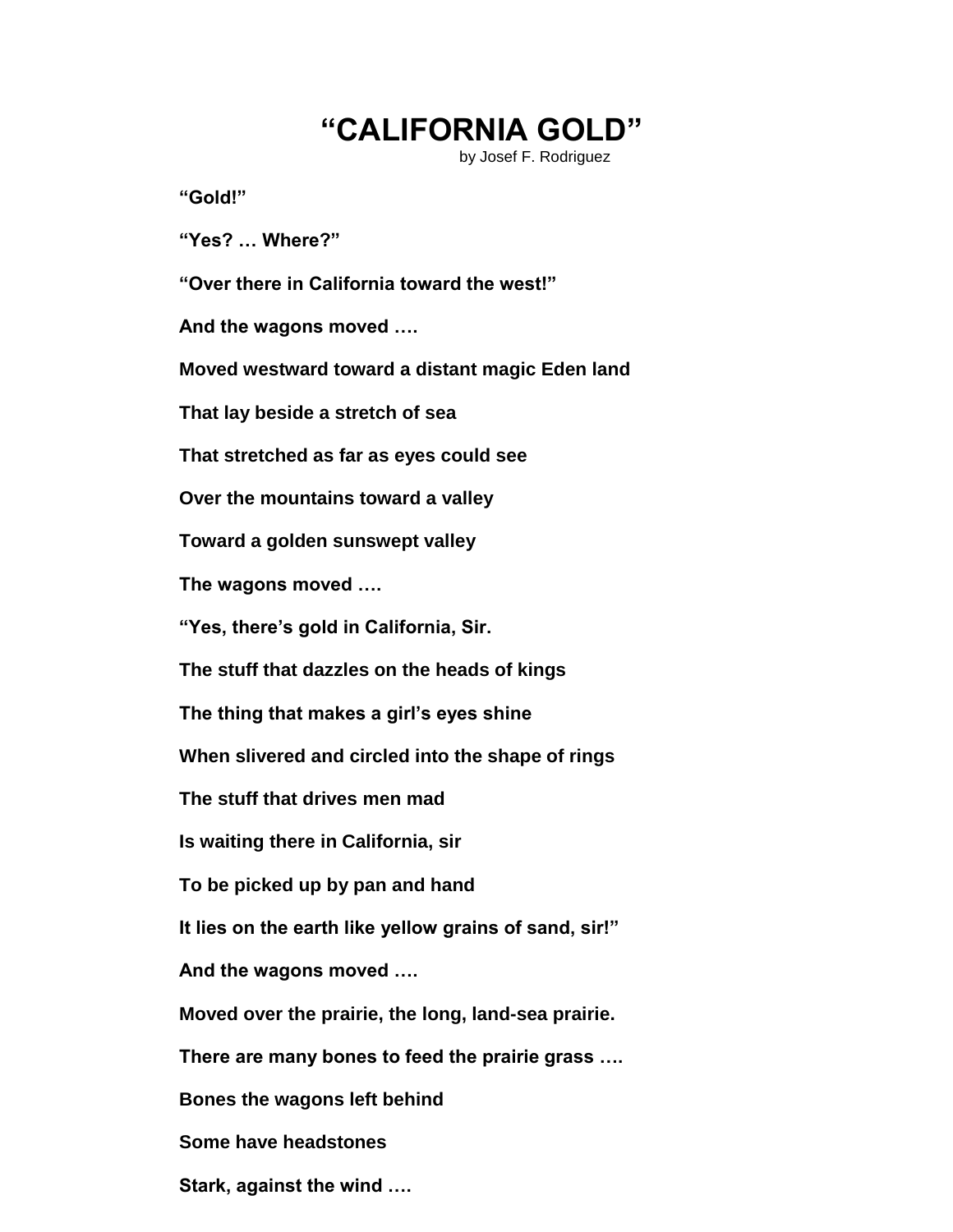**Some have nothing to remark,**

**"Here lies a man …."**

**There are bones also on sand**

**White**

**Beneath a glowering sky**

**Like smooth dry dulled enamel pieces of slim, broken chalk**

**A wordless epitaph**

**To remind**

**That once the wagons moved by here**

**Slowly ….**

**Miners!**

**They danced and sang**

**And laughed and fought and bled**

**And filled the quaking meek with dread.**

**They raised the dust**

**And shot up the town**

**And panned the gold**

**And cursed** 

**And cussed**

**Miners!**

**The Forty-Niner miners**

**In their time,**

**That golden time**

**There was no time**

**For men to be weak**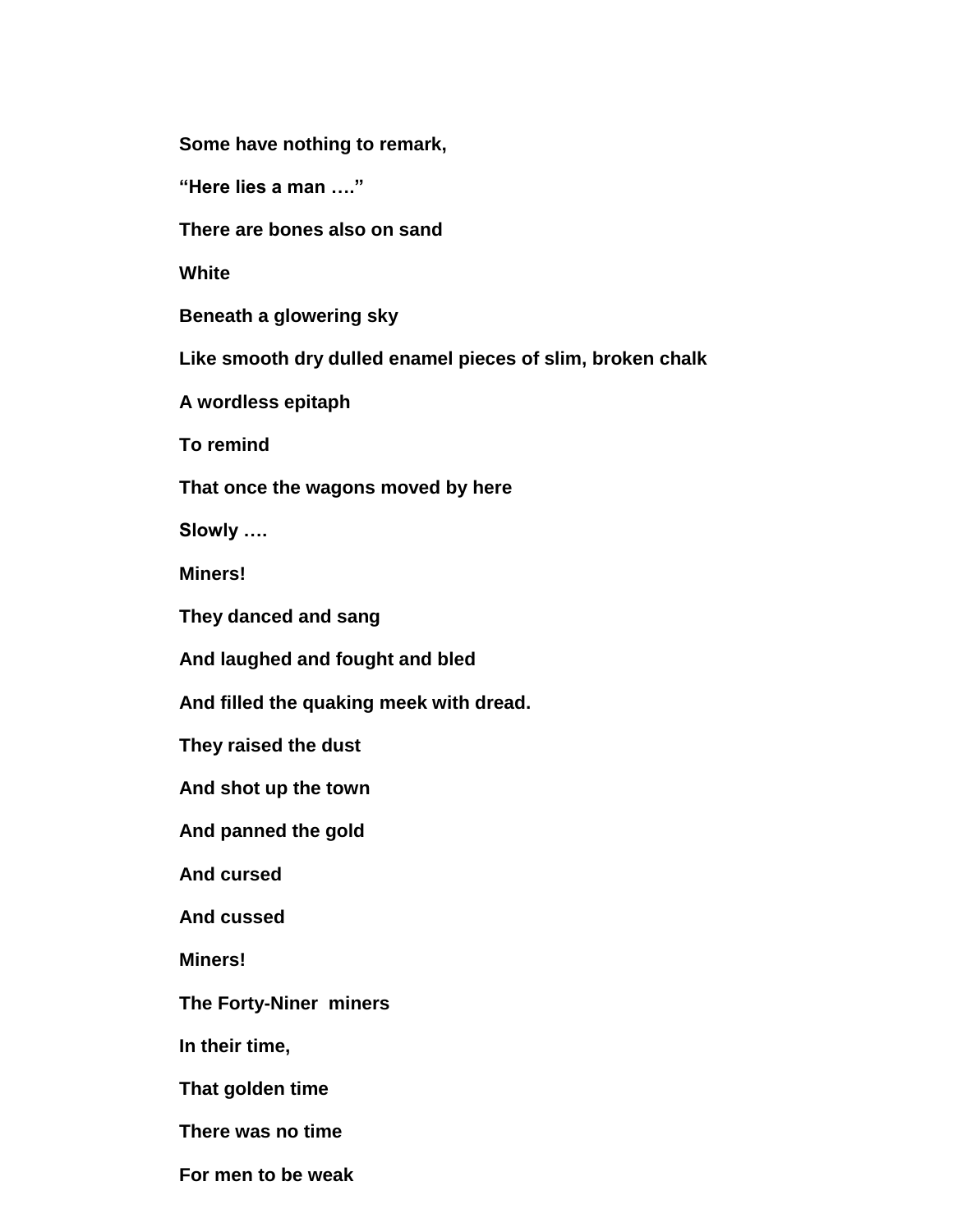**For men to grow old ….**

**It was Live!**

**And let your raucous voice be heard**

**And pan the gold …**

 **Like a river the miners flowed in**

**And pushed the Spanish out ….**

**And the miners stayed**

**And panned the gold ….**

**Gold**

**It is not an ever-thing …**

**Gold**

**Has but a brief fling in time and then is through.**

**And the pans lay idle in the stream**

**To rust and decay as those times and that day ….**

**And there was no more gold in California.**

**The miners turned from the flowing stream and the pan**

**To the land**

**To the rich, good land.**

**They plowed and sowed the hills and valleys**

**Creating vast and thriving industries**

**They fished the rivers and the seas**

**And built great dams and giant cities**

**They made the dark earth bear the richest fruit it had ever borne**

**Oranges and tangerines**

**Vermilion apples and yellow corn**

**Lemons and limes**